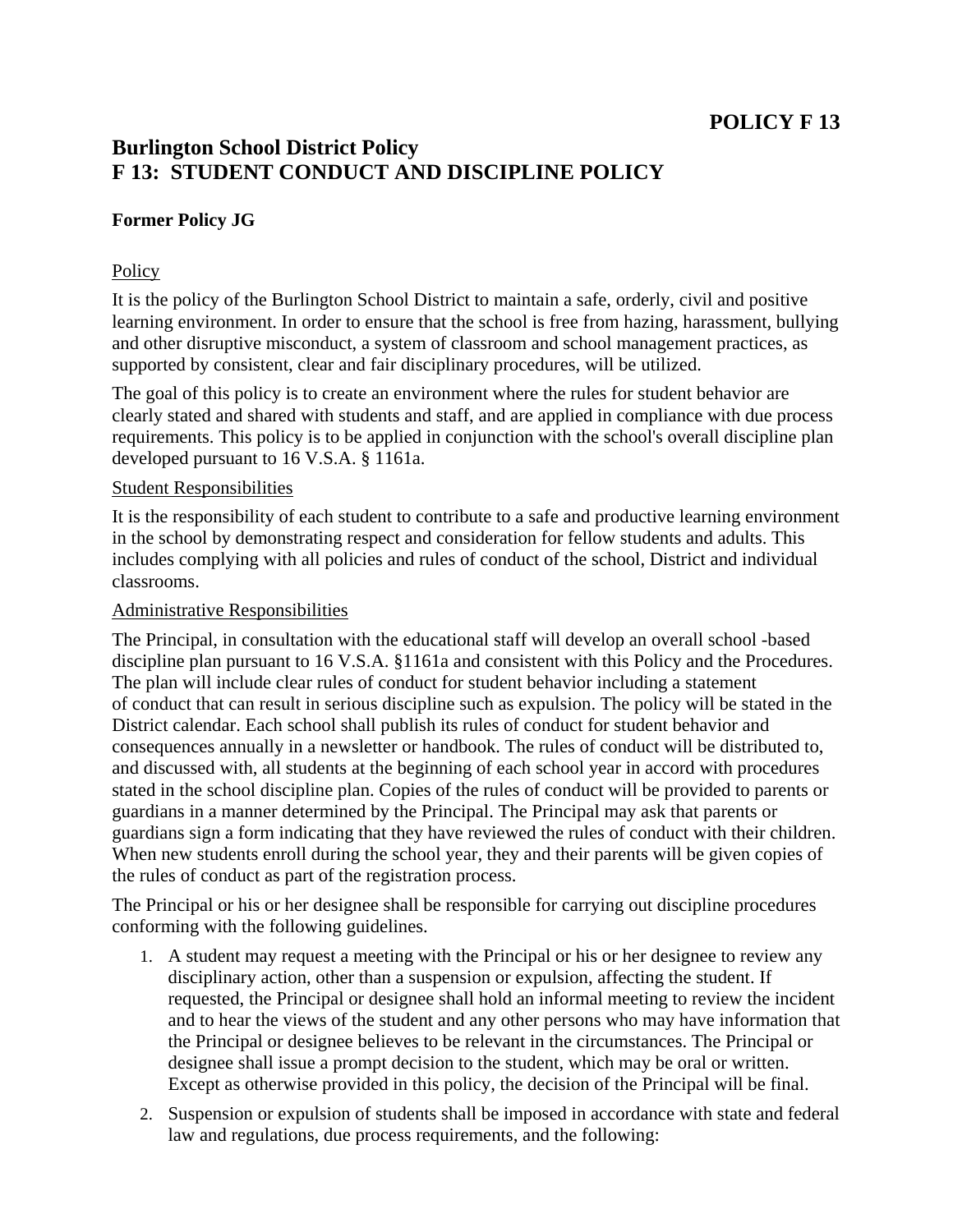A. The Principal or his or her designee may assign a student to in-school detention for up to 10 consecutive school days for any infraction of school rules. As provided in the school's overall discipline plan, students assigned to in-school detention will be provided with reasonable opportunities to complete academic assignments and to benefit from counseling or other activities designed to bring about improvements in their behavior.

B. A student who poses an immediate danger to persons or property or a significant threat of disrupting the academic process of the school shall be removed from the school or to a place within the school determined by the Principal, Superintendent or their designee to be sufficiently secure to ensure the safety of students and school personnel and the continuation of the academic process. The Superintendent or Principal or their designee shall notify a parent or guardian of a student who is removed from school without undue delay. If the parent, guardian or other responsible person designated as an emergency contact by the parent or guardian cannot be notified, the student will be detained at school or at another safe and secure setting for the remainder of the school day.

C. No student will be removed from school for more than the remainder of a school day unless the student and his or her parents are given an opportunity for an informal hearing pursuant to paragraph "D" of this policy. When immediate removal of a student is necessary prior to a hearing, the hearing shall be held as soon as possible following the removal.

- D. The Superintendent or Principal may suspend a student from school for a period of 10 days or less for misconduct occurring on or off school grounds. Except as provided in paragraph B above, prior to such a suspension, the student and his or her parent or guardian shall be given an opportunity for an informal hearing with the Principal or his or her designee as described in the attached Procedures, section II.B.
- E. The Superintendent or Principal may, with the approval of the Board and in accordance with 16 V.S.A. §1162(a), impose a long-term suspension or expulsion of a student (for longer than ten days and up to 90 school days or the remainder of the school year, whichever is longer) for misconduct on school property, on a school bus or at a school-sponsored activity when the misconduct makes the continued presence of the student harmful to the welfare of the school.
- F. In accord with the overall discipline plan developed under 16 V.S.A. § 1161a, short-term (ten days or less) or long-term suspension or expulsion (as described above) may be imposed for misconduct not on school property, on a school bus or at a school-sponsored activity where direct harm to the welfare of the school can be demonstrated.
- G. Long-term suspension or expulsion must be preceded by notice and formal due process procedures, including the opportunity for a hearing before the School Board. See the attached procedures, Section II, C.
- 3. Notwithstanding the above provisions, a legal pupil who has a disability or is suspected of having a disability, and is eligible for special education services or Section 504 services may be removed from his or her current educational placement for disciplinary reasons for more than 10 consecutive days, or for more than 10 cumulative days in a school year only in accord with Vermont State Board of Education Rules 4313 or 4312. The school Principal, with the agreement of a special education administrator, may impose short-term disciplinary sanctions on special education students as provided in